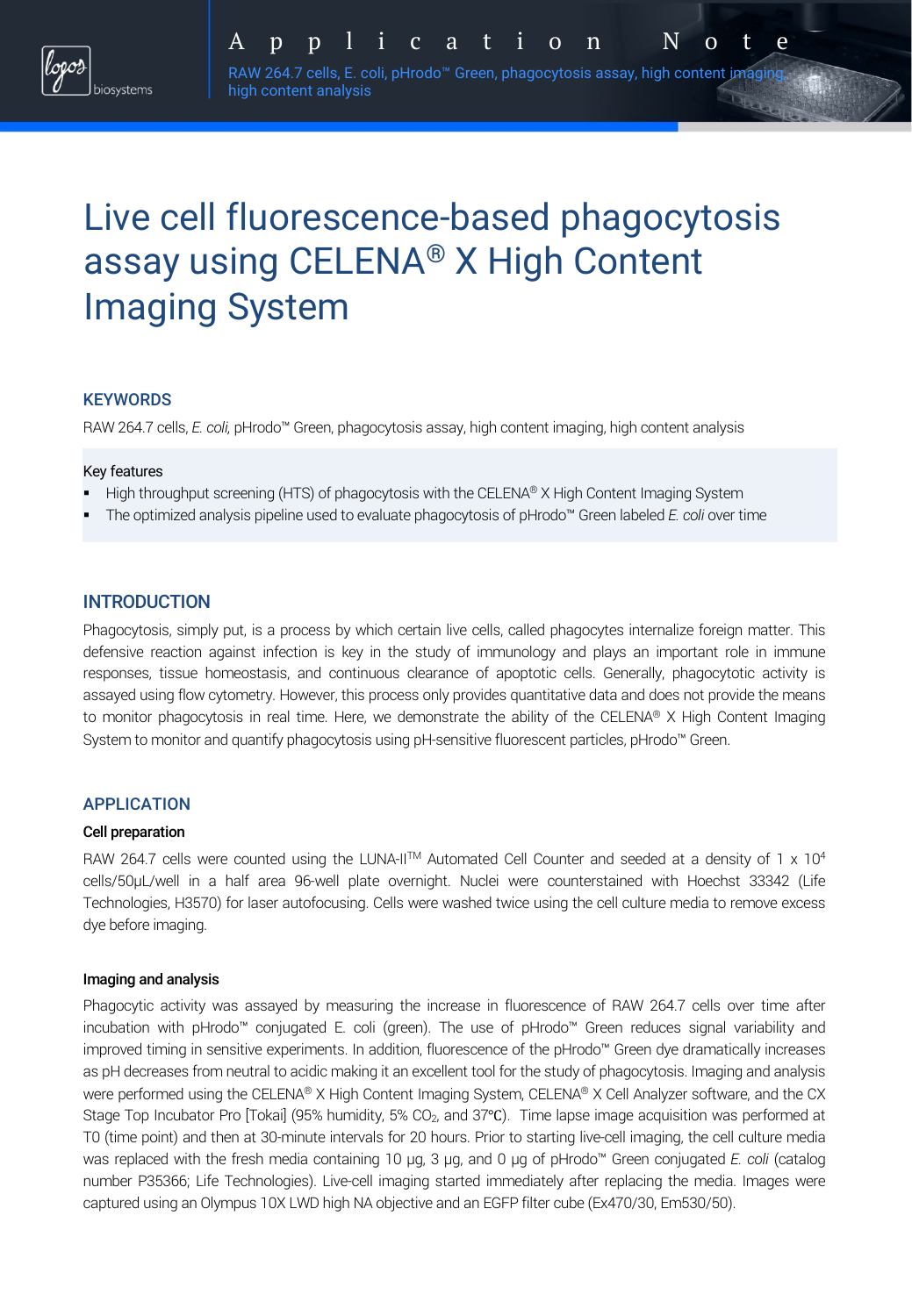To quantify phagocytic activity over time, we measured the area and level of green fluorescence occupied by bright green fluorescence. Objects containing green fluorescence were identified using the 'IdentifyPrimaryObjects' module. The area of fluorescence was measured using the 'MeasureImageAreaOccupied' module (Table 1).

To visualize the data, the 'MaskImage' module was used to eliminate areas of low signal. The 'GrayToColor' module was used to convert the grayscale images to color images (Figure 1).

| Order | Module                   | Use                                                 |
|-------|--------------------------|-----------------------------------------------------|
|       | IdentifyPrimaryObjects   | Detects green fluorescing pHrodo™ bioparticles      |
|       | MeasureImageAreaOccupied | Measures area occupied by fluorescing pHrodo        |
|       | MaskImage                | Eliminates cells with light levels below background |
|       | GrayToColor              | Produces color images from gray scale               |

*Table 1. Description of the pipeline used to assess phagocytosis with CELENA® X Cell Analyzer*



*Figure 1. Time-lapse images acquired using CELENA® X system. The area occupied by bright green fluorescence increased over time (scale bar: 50 µm).*



*Figure 2. Quantification of phagocytosis. The area occupied by E. coli bioparticles with high GFP signal was measured. Phagocytosis was dependent on the quantity of E. coli bioparticles.*